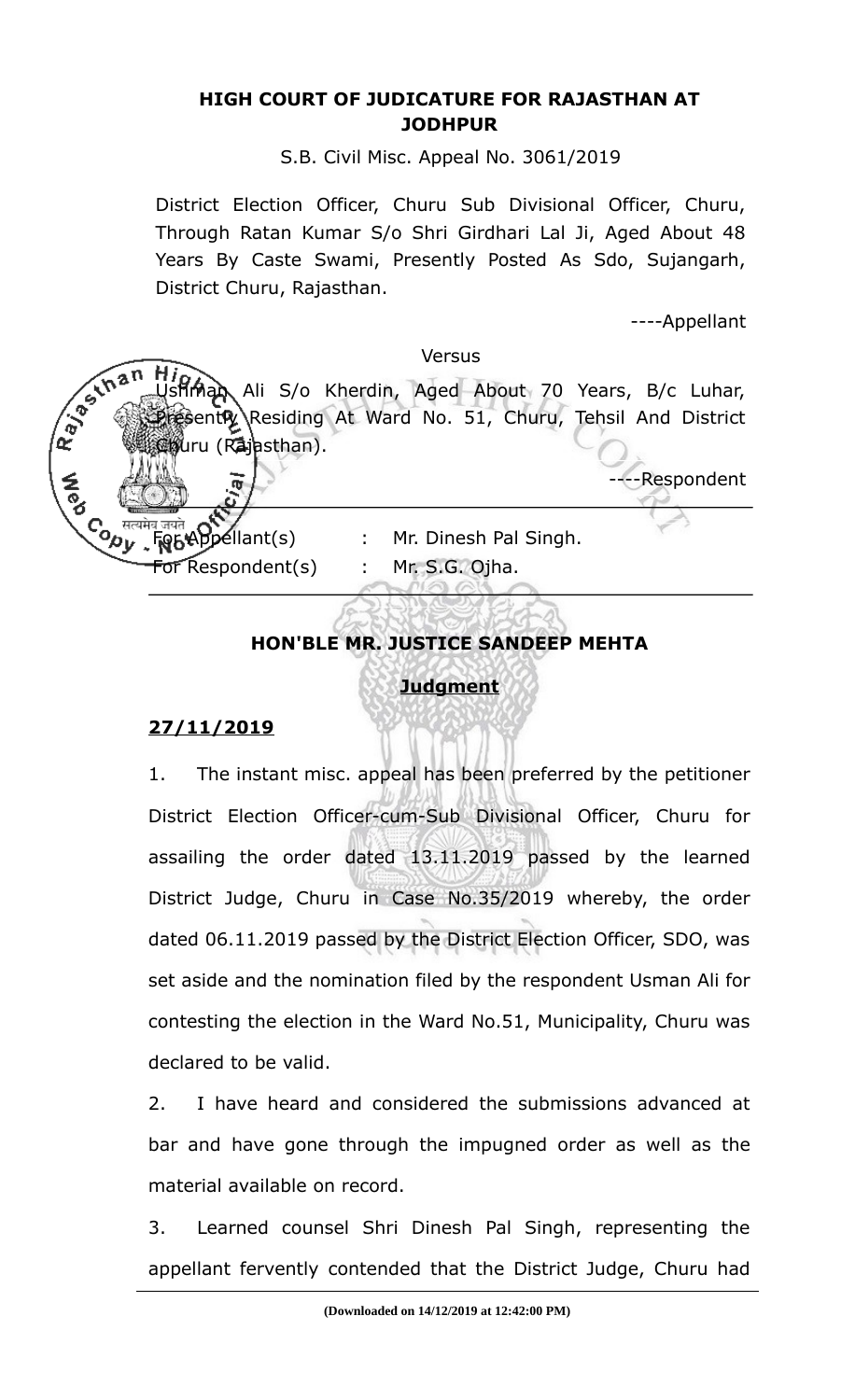no jurisdiction to entertain the petition filed by the respondent under Section 31(1) of the Rajasthan Municipalities Act, 2009 because the controversy posed was a pre-election dispute. He referred to the Article 243ZG of the Constitution of India and Rule 30 of the Rajasthan Municipalities Act, 2009 and urged that

jurisdiction of Civil Courts has been barred by the Constitution as<br>  $\sqrt{n}$   $\frac{m}{n}$   $\frac{m}{n}$  as the provisions of the Municipalities Act and the Election<br>  $\frac{m}{n}$  Bules framed thereunder and as such, the District  $\frac{L}{2}$  as the provisions of the Municipalities Act and the Election  $\frac{L}{2}$ Rules framed thereunder and as such, the District Jude was not having jurisdiction to entertain the plea filed by the respondent er Section 31(c) of the Rajasthan Municipalities Act, 2009.

**CONTROL** मत्यम्य जयते **Shri** S.G. Ojha, Advocate representing the respondent does<br>ע **No<sup>t</sup> ج**ر not dispute this contention of the appellant's counsel and urges that the respondent may be given liberty to challenge the election of Shri Ghanshyam (since declared elected) by filing an election petition.

5. The relevant provisions which are applicable to the controversy being Article 243ZG of the Constitution of India and Sections 30 and 31 of the Rajasthan Municipalities Act, 2009 are quoted herein below for the sake of ready reference:

### "**Article 243ZG of the Constitution of India***-*

**243ZG-Bar to interference by Courts in electoral matters.-** Notwithstanding anything in this Constitution, - (a) the validity of any law relating to the delimitation of constituencies or the allotment of seats to such constituencies made or purporting to be made [under] Article 243ZA shall not be called in question in any Court;

(b) no election to any Municipality shall be called in question except by an election petition presented to such authority and in such manner as is provided for by or under any law made by the Legislature of a State."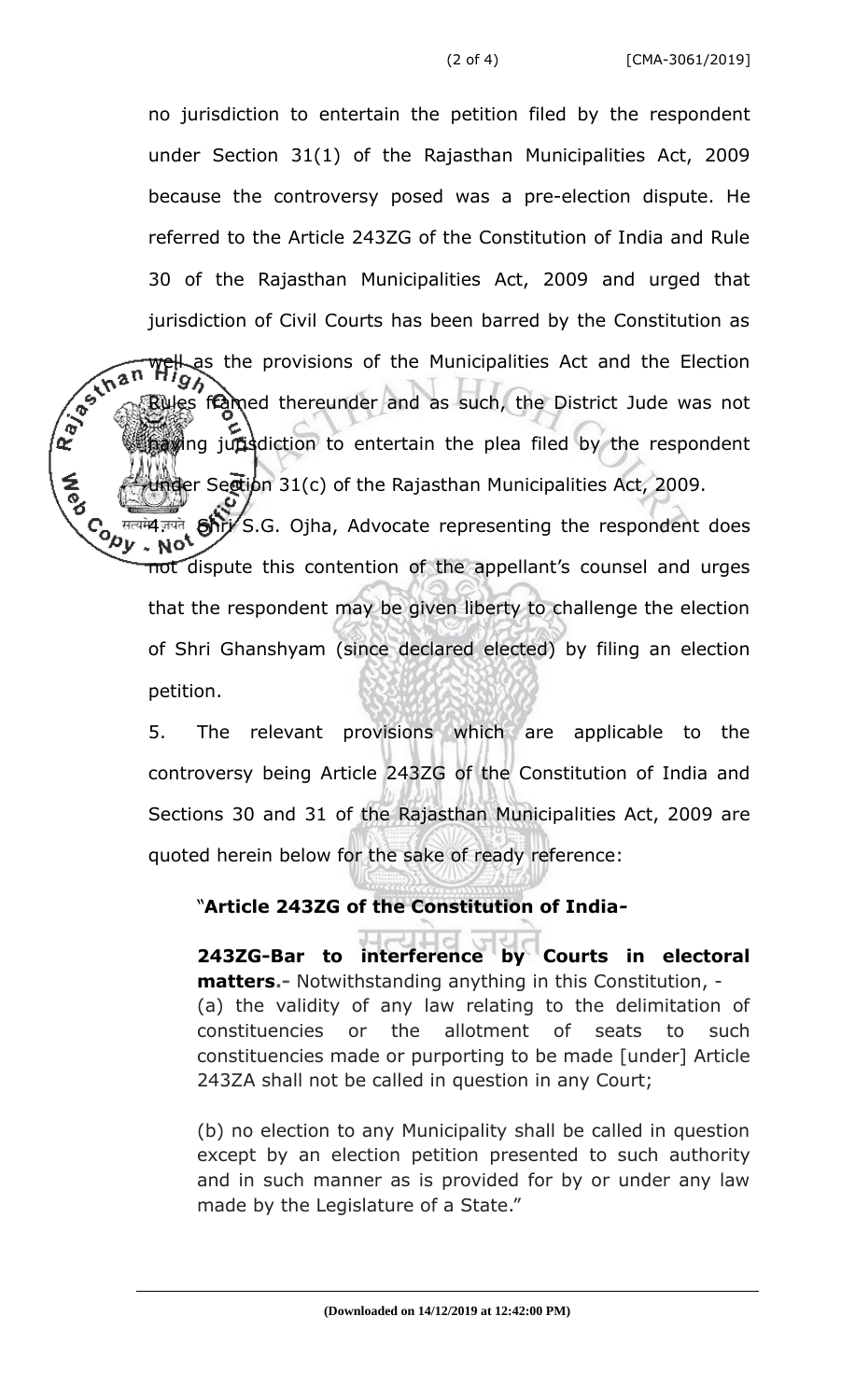## "**Section 30 & 31 of the Rajasthan Municipalities Act, 2009-**

**30. Jurisdiction of civil courts in electoral matters.-** (1) No civil Court shall have jurisdiction to entertain or adjudicate upon any question relating to the delimitation of wards, the allotment of seats to such wards, preparation of electoral rolls or conduct of election.

(2) No election to any Municipality shall be called in question except by an election petition presented in accordance with the provisions of this Act.  $Hig$ 



**31. Alection Petition.-** (1) The election of any person as a member of a Municipality may be questioned by an election petition filed within one month from the date of election before the District Judge having territorial jurisdiction over the municipal area on one or more of the following grounds, namely;

(a) that on the date of election a returned candidate was not qualified, or was disqualified, to be chosen to fill the seat under this Act, or

(b) that any corrupt practice specified in Section 29 has been committed by a returned candidate or his election agent or by any other person, with the consent of a returned candidate or his election agent, or

(c) that any nomination has been improperly rejected, or

(d) that the result of the election, in so far as it concerns a returned candidate has been materially affected

(i) by the improper acceptance of any nomination, or सत्यमव जयत

(ii) by any corrupt practice committed in the interest of the returned candidate by a person other than that candidate or his election agent or a person acting with the consent of such candidate or election agent, or

(iii) by the improper reception, refusal or rejection of any vote or the reception of any vote which is void, or

(iv) by any non-compliance with the provisions of this Act or of any rules or orders made thereunder, or

(e) that in fact the appellant or some other candidate received a majority of the valid votes, or